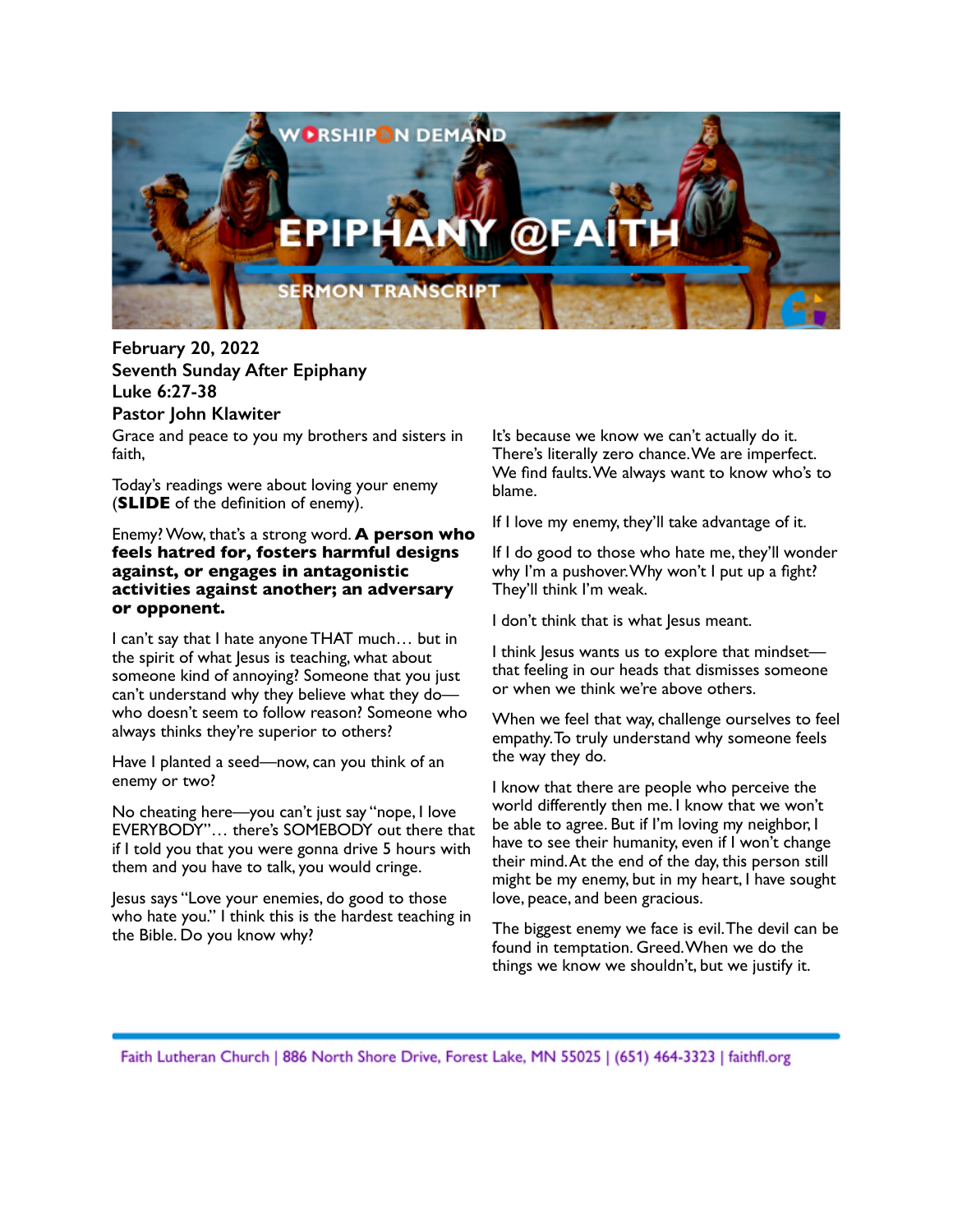Nobody will know. Nobody will get hurt. Nobody will mind… but what are we doing to ourselves? Are we creating a right relationship with God when we do this?

The last two years have perhaps created more enemies among us, haven't they? People that we once trusted, now… we aren't so sure.

Life has been really weird, hasn't it?What happened? Well, a lot of things challenged us—we were united, and then we weren't, and then we found strains of hope, but then more confusion, frustration, fears…

What if you had to write down what happened the last two years? You were in charge of documenting the last two years of humanity so that generations to follow would know what happened when Covid-19 afflicted the world.

## Wow, big responsibility, right???

What would you write about?What would be some of the main bullet points you'd capture in this story?

*Masks, vaccines, quarantines, politics, CDC and health care, schools*

Do you think you'd also include your opinions, or at least your bias, about whether things were handled appropriately? Do you think you'd speak out about what you perceive as injustices? You would DEFINITELY want the future readers to know how much awful it was, especially because of what other people did or did not do.

I wonder how you'd write about it with a theological lens… what if you wrote this whole story and remembered to include where God has been in all of this?

I'd love to read that story!

Ok, ok, ok… NOW, remember that person I asked you to think of a minute ago? You know, the one that you'd be horrified to get stuck with in a car for 5 hours.

Yeah, that person.

What if… the telling of the story of the last two years was going to be documented by THEM???

You guessed it, they are writing down what's happened in the last two years and every last detail will get saved and generations to come will look back on their writing as the God's honest truth.This is what Covid 19 was like.

Are you ok with that? Is it accurate? Do you trust that they'll get it right?

Why not? They've lived through it, too!?

Did you know that the Torah—the first 5 books of the Old Testament—that we read, which includes stories like Joseph and his brothers, was not written by one person?

In fact, it was written by multiple sources. (

After Joseph reconciles with his brothers, their dad comes to Egypt. Jacob.Also known as Israel. His 12 sons represent the twelve tribes of… Israel.

The story we heard in Genesis is mainly written by two different sources. J and E. J for Jahwist. E for Elohist.YHWH vs Elohim.Two different names for God.

We don't know the persons names that wrote them down, but the writing style is different. There are clearly two different writers who are telling the story of Joseph.

Did you know that they were enemies? The northern and southern kingdoms are not aligned, but they still believe in the same god.They have similar stories… but they definitely tell it differently.

Perfect example, after Jacob learns that Joseph is still alive and everyone is reconciled again, it's almost time for him to die.All of his family gathers around for a blessing… and clarity on the inheritance.

One writer, J, gives the birthright to Judah, even though he's the  $4<sup>th</sup>$  born, he will be the leader... in

Faith Lutheran Church | 886 North Shore Drive, Forest Lake, MN 55025 | (651) 464-3323 | faithfl.org